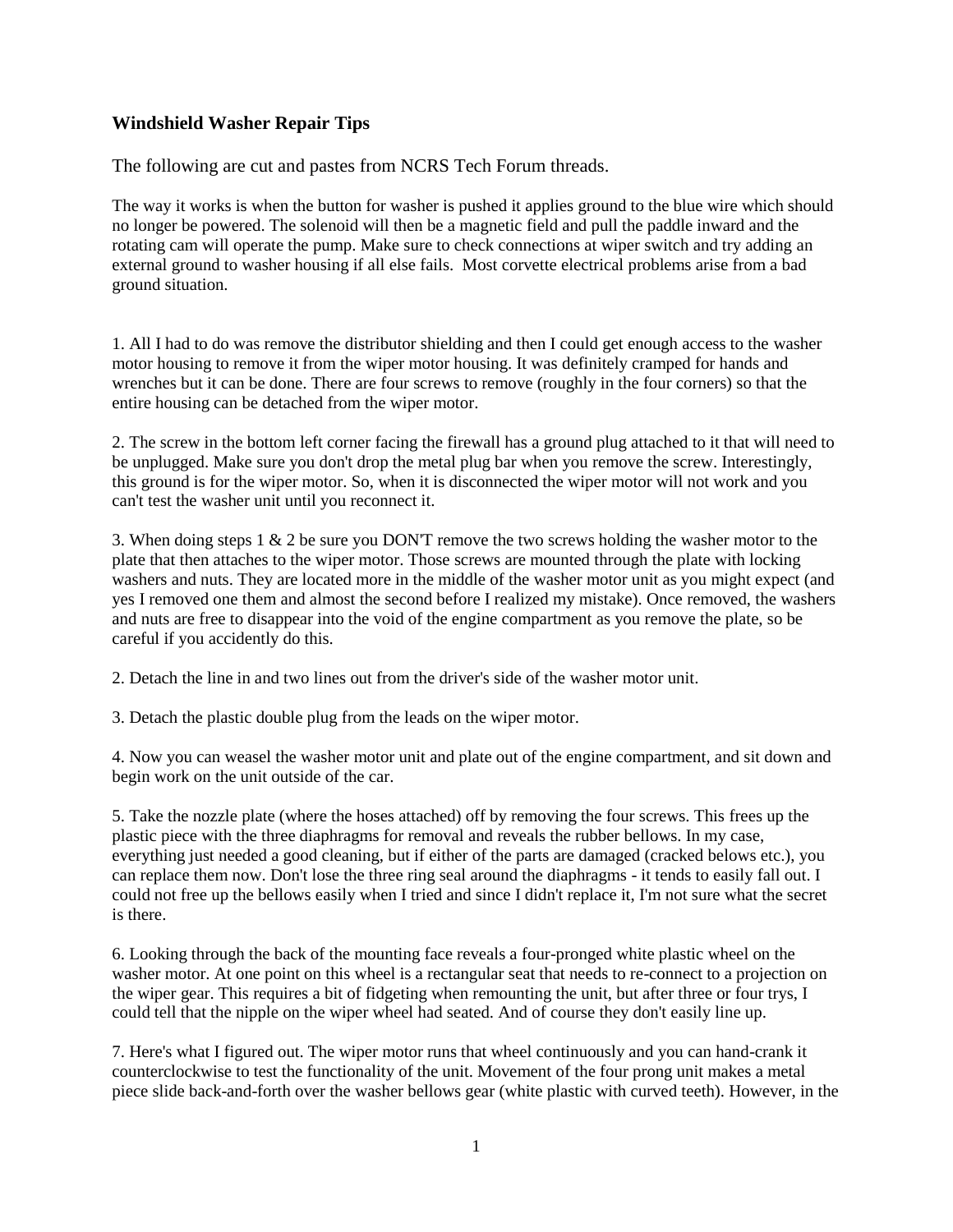"neutral" position the metal bar can NOT engage the teeth until a larger but similar in style bar (shaped like an oblong "O") is moved out of the way.

8. Now for the magic. Press the window washer button and a small wound magnet just above both metal pieces pulls the larger metal "O" up permitting the smaller metal "O" to now engage the teeth of the diaphragm wheel. The larger metal piece pops into a thin metal catch at the top when it flips up thereby keeping it in place and out of the way until the washer cycle finishes.

9. Now the wiper motor is spinning the four pronged piece which in now engaging the bellows wheel causing the bellows to pop out (if the plastic nozzle plates have been removed). Continued movement of the wheel causes the bellows to pump in and out creating the suction necessary to move the washer fluid.

10. As the wheel turns a given number of time a missing section of the outer edge slowly progresses around counterclockwise until the metal retainer for the larger "O" bar that the magnet caught is now permitted to move out of the way. A couple more turns and BOOM down comes the large metal "O" disengaging the smaller "O" from contacting the gear teeth and OFF goes the washer fluid.

11. At this point, I cleaned and greased all the parts and determined that everything seemed to be working correctly. You can plug the washer motor back in while it's outside the car, just MAKE SURE and REATTACH THE WIPER GROUND. Now, hit the washer button and watch everything work. It's pretty cool. Also, there are a lot of wires just above the wiper motor, which at this point is running uncovered. S, BE CAREFUL that none of the wires are in the way before hitting the button.

12. I next got a glass of water, filled up my mouth and blew water through both of the washer nozzle hoses to check and make sure the nozzles were clear and fluid could flow. I then primed fluid through the feeder hose from the reservoir and no washer fluid does not taste good.

13. At this point I reattached the plastic pieces over the bellows. First, seat the three diaphragm piece over the bellows. Make sure the single in diaphragm is up and the lower two exit diaphragms are down. Now place the plastic nozzle unit over this piece while holding it in place. My diaphragm unit had two small plastic nipples at the top making the orientation only fit one way. But simply put, the in line in the middle should line up with the single upper diaphragm and the two outlines with the lower two diaphragms. Now, hold the pieces in place and attach the four screws.

13. At this point, the unit can be re-attached to the wiper motor housing MAKING SURE to RE-ENGAGE THAT NIPPLE TO THE PLASTIC RECESS ON THE WASHER GEAR. Just engage the two pieces off center from attaching the unit and then slide the unit to the left until the holes line up for reattachment. That way you can feel the springiness (word?) of the four-pronged wheel when it's engaged. It takes a bit of handiwork at this point to get the screws in place without letting the two pieces disengage. Make sure you have the screws handy before starting the re-attachment process.

14. Tighten up the screws, reattach the hoses, and reattach the electrical plugs. There is a correct front to back orientation for the washer magnet double-plug as it only works one way. You can determine this while you're testing it as the magnet part of the action will not work in one orientation. AT THIS POINT, I REALIZED THERE REALLY IS NO SEPARATE WASHER MOTOR, SINCE THE WASHER BUTTON SIMPLY ACTIVATES THE MAGNET PERMITTING THE WIPER MOTOR WHICH HAS BEEN TURNING THE WASHER MOTOR THE ENTIRE TIME TO ENGAGE THE BELLOW'S GEAR. Go figure, I guess that saved GM a motor?

15. Press the washer button and step back - ok, you might have to press it several times before water squirts freely, but when it does watch out because it can give you an eyeful if you're standing next to the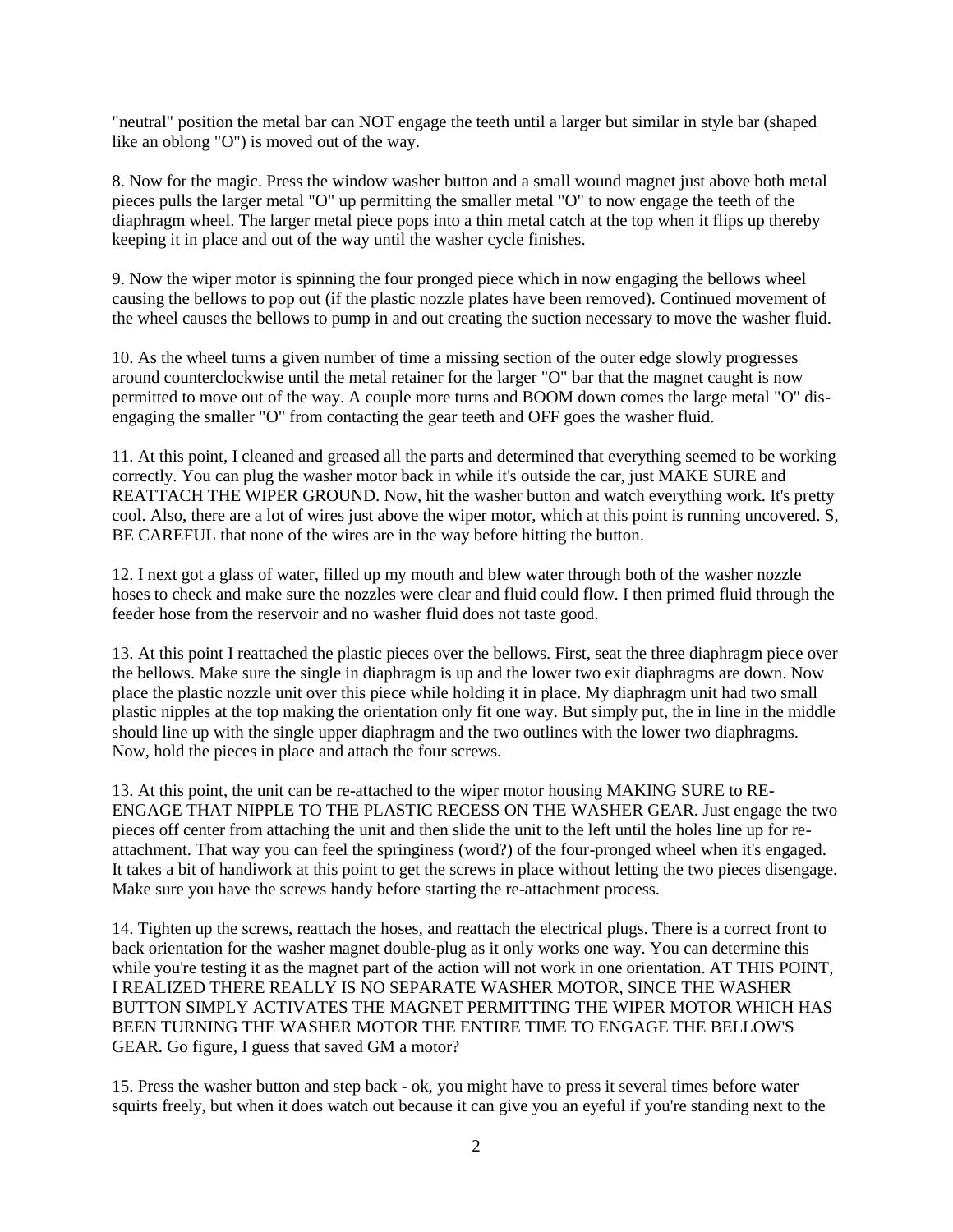vent window having just pushed the button - duh!

16 Nozzles can be adjusted by just turning them in/out from the center of the windshield.

As Replacement Motor AFTER REPAIRS and to Pumpreturn to correct position. i.e….. To Align the Washer pump Rectangular Slot correctly to the Metal Rotating Peg on the Wiper Motor it can be helpful to leave Wiper in On slow position (Reattach The Lone Wiper Ground Wire and Lug a bit at Lower left corner hole) and Turn Battery disconnect while wiper arms turning and cut power at disconnect when it's at around 9 o'clock. Remove Ground Wire and then take off Washer Cover plate Screws so you can LOOK in and line up the peg and pump Slot. Fit Washer to Peg and tighten it up with 4 Screws and THEN reattach Washer Cover plate. After you verify pump is in correct spot. Also, replace Ground Wire and Washer 2 plug wire terminal and retest

## **To remove (or replace) the bellows, stick your thumb in the bellows, push against the spring, and turn the bellows 90 degrees.**

There may be a possibility that the discs were installed in the plastic holder wrong if they don't match the photos

Single rubber disc toward wiper motor Dual rubber discs toward hoses



Here's my troubleshooting in order:

First thing to do is to try priming the washers from the reservoir end. (I use a catherer syringe). When you prime with a pump force (just blowing fluid from the reservoir intake) you should see fluid coming out of the nozzles.

Next listen for the click, when you push the washer switch. If no click, it may be something electrical with the switch to the pump.

If it clicks and no spray after priming, check the washer pump valve, the little three circle rubber gasket and the rubber check valves. Replace the valve assembly, if it won't hold suction from the reservoir end of the hose.